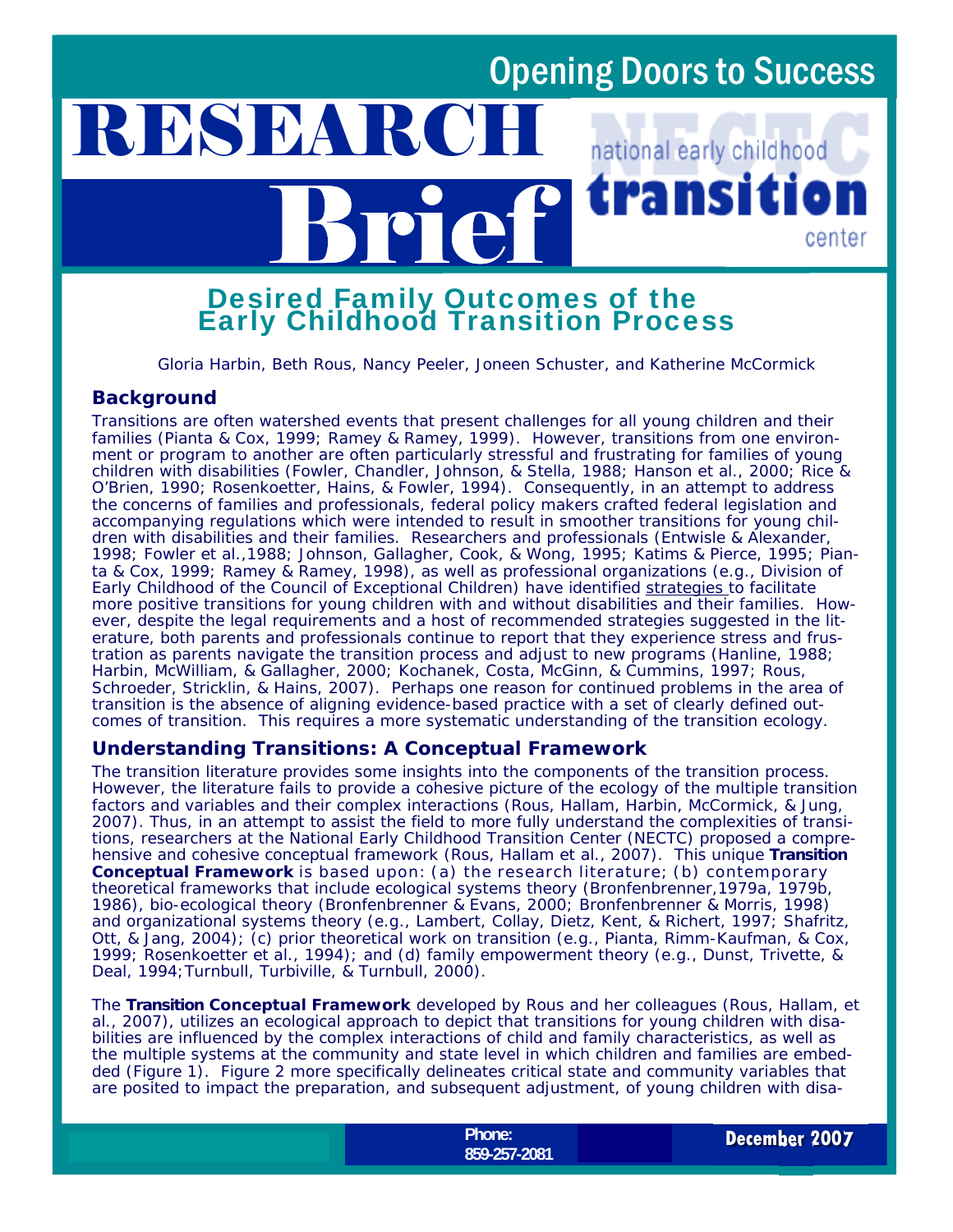

#### **Figure 1 Ecological Contextual Factors**

bilities and their families as they move between and among programs. At the state level, the nature of the interagency service systems (depicted by a triangle), and the transition practices of individual state agencies (depicted by a rectangle), interact with one another to create a state approach to transi-



tion. This state level approach is influenced by the broader service system, climate and context of the state (depicted by the shaded area in Figure 2). These important state level elements have an impact on their local counterparts (e.g., the interagency service system and the local service agencies). These local counterparts are embedded within a broader service system for all children and families, as well as the climate and context of the community (e.g., political leadership and support, community resources, value placed on supporting children). These broader contextual factors influence the nature of the local interagency service system, which in turn has an impact on the transition practices used by the individual programs at the local level. Taken together all of these elements play a role in shaping child and family preparation for, and adjustment to, new programs/services, which is seen as the desired outcome of successful transitions (depicted by a circle). For a more complete

description of the important and systemic transition elements depicted in Figures 1 and 2, see Rous, Hallam et al. (2007).

#### **Figure 2 Key Elements in the Transition Process for Both Sending and Receiving Agencies**



**page 2**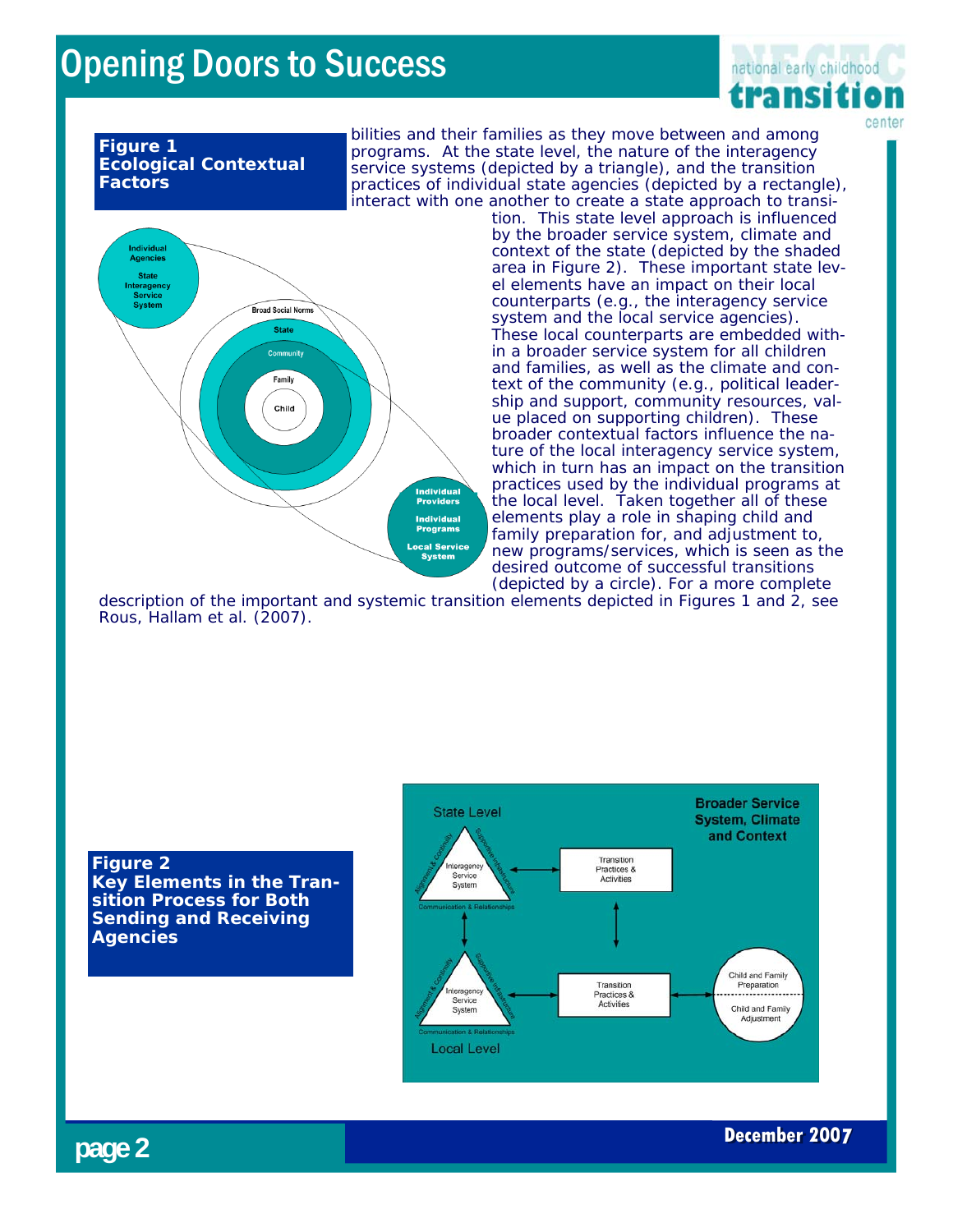

#### **Understanding Transition Outcomes**

A particular contribution of the *Transition Conceptual Framework*, is the recognition of the importance of transition outcomes for both children and their families as depicted by the circle in Figure 2. The literature is replete with the myriad of things that can go wrong during transitions. Historically, our concept of outcomes was framed by what we *didn't want* the results of transition to be. *First*, and foremost, we *didn't want* children to regress, or fail to continue to develop new skills; also we *didn't want* them to feel lonely, isolated, or unsuccessful in their new environment. *Second*, we *didn't want* families to feel frustrated, angry, powerless, uninformed, or unable to help and support their child; also we *didn't want* families to feel excluded or to disengage and become uninvolved in their child's services and program.

The accountability movement has made us more aware that it is necessary to delineate more specifically what we *do want* to accomplish, as a result of the public's investment in service provision (Bailey et al., 2006; Harbin, Rous, & McLean, 2005; Hebbler, 2005; Lesko, 2005; Roberts, 2005). The specification of how we expect children and families to benefit or behave can serve as a guide in selecting appropriate intervention strategies and developing policies to support interventions that are designed to achieve desired transition outcomes. Consequently, Rous and colleagues recognized the need to go beyond the "global" outcomes of preparation and adjustment they identi-

fied in their original *Transition Conceptual Framework* depicted by the circle in Figure 2*.* These researchers identified a more specific set of *inter-related* child outcomes, for the purpose of more effectively guiding policy, practice and research related to successful transitions for young children with disabilities. These three more specific transition outcomes for children are described below.

**Child Outcomes.** Within the *Transition Conceptual Framework* (Rous, Harbin, & McCormick, 2006), the broader *proximal* outcome of transition activities is the ability of children to have the necessary skills to adjust to, and succeed in the new environment. The ultimate or *distal* outcome is the child's success in school (Figure 3). Successful transitions and school success can help provide a foundation for success in life as the child becomes older.

**Figure 3 Child Proximal and Distal Outcomes for Transition**



Conception of child outcomes within the *Transition Conceptual Framework* is based on three fundamental assumptions: 1) there are specific *inter-related* outcomes that can be measured, 2) the measures are able to indicate the *degree of success* of the transition process for children, and 3) the child's adjustment to the program needs to occur within a *critical window* or *period of time.*

Rous et al. (2006) identified three proximal outcomes that influence the child's successful transition and adjustment to new environments (Figure 3). These important child outcomes are: 1) **engagement** (McWilliam & Bailey, 1995), 2) **adaptation to both the structure and culture of the setting** (Entw isle & Alexander, 1998; Gamel-McCormick & Rous, 2000; Johnson, Gallagher, Cook, & Wong, 1995; Katins & Pierce, 1995), and 3) **continued growth and development** (e.g. Gamel-McCormick & Rous, 2000; Johnson et al., 1995). Time is an important variable in achieving successful transition outcomes. It takes **time** for the child to actively engage in, and adapt to, the new setting or program, while continuing along an expected developmental trajectory (Rous et al., 2006). See Rous et al. for a more detailed explanation of each of the child outcomes mentioned. Once the child outcomes had been identified and described, NECTC researchers also recognized the importance of identifying critical family outcomes of successful transitions.

#### **Identifying Family Outcomes**

The Individuals with Disabilities Education Act (IDEA) recognizes the importance of the family in promoting their child's growth and skill development (Bailey & Bruder, 2005; Bronfenbrenner,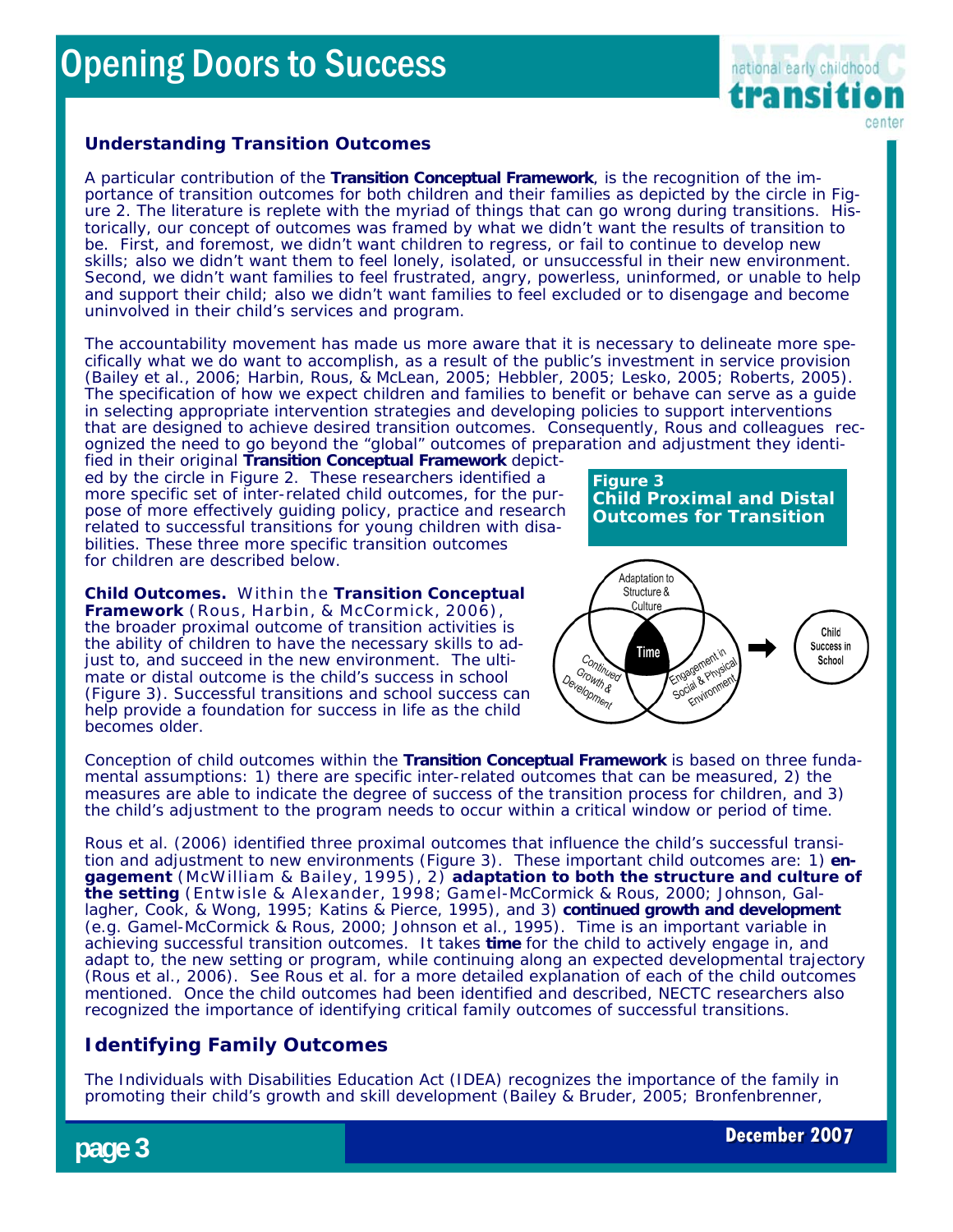

1975, 1979a, 1979b; Roush & McWilliam, 1994). One of the primary goals of the federal law is to centel enhance the family's capacity to meet the special needs of their child. Another goal of the legislation is that families actively participate in the decisions regarding their child's services and service settings. The use of a family-centered approach to service provision is expected to result in beneficial outcomes for families, which in turn facilitate positive outcomes for their child with disabilities. Respect for the knowledge and values of families, as well as attention to family concerns related to their child with special needs and to their family's well-being, are common ingredients of a familycentered approach. The family empowerment or family-centered approach (e.g., Dunst et al., 1994; Turnbull et al., 2000) provides a strong theoretical foundation for the specification of family outcomes of transition.

A number of researchers have developed broad theoretical frameworks of family outcomes that relate to child progress during and after interventions (Bailey et al., 1998; Bailey & Bruder, 2005; Harbin & Neal, 2003; Harbin et al., 2004; McConnell et al., 1998; Turnbull et al., 2000; Turnbull & Turnbull, 1997). The proposed Family Transition Outcomes model described in this Research Brief builds on the robust literature regarding family outcomes in general, and family transition outcomes in particular. The Family Outcomes portion of the broader *Transition Conceptual Framework*  is based on three assumptions: 1) there are specific *inter-related* outcomes that can be measured; 2) the measures are able to indicate the *degree of success* of the transition process for families; and 3) these important outcomes are influenced by the window of time needed by families to effectively prepare for, and adjust to, the new program. Based upon the literature, the authors have identified four inter-related *proximal* family outcomes of the transition process and experience, which include: knowledge, skills to support their child's development, adaptation to the new culture and program, and self-efficacy. The ultimate or *distal* outcome is the family's engagement and involvement in their child's program, as well as the other programs and activities their child participates in outside of the educational system (Figure 4). Within the *Transition Conceptual Framework,* both the system and the family play a role, and have responsibilities for achieving these outcomes. The role and responsibility of the system is to develop policies, use practices, and provide the supports needed by families to facilitate achievement of positive family outcomes. Families have the responsibility to do their best to try to be prepared for, and adjust to, their child's new situation. Each family transition outcome is briefly described below.

**Knowledge.** One of the first tenants or pillars of the *Family Empowerment Approach* is the need for families to be informed (Turnbull & Turnbull, 1997). Knowledgeable families are more competent and confident (Bailey, Blasco, & Simmeonson, 1992; Dunst et al., 1994; McWilliam, Snyder, Harbin, Porter, & Munn, 2000).



**December 2007**

**page 4**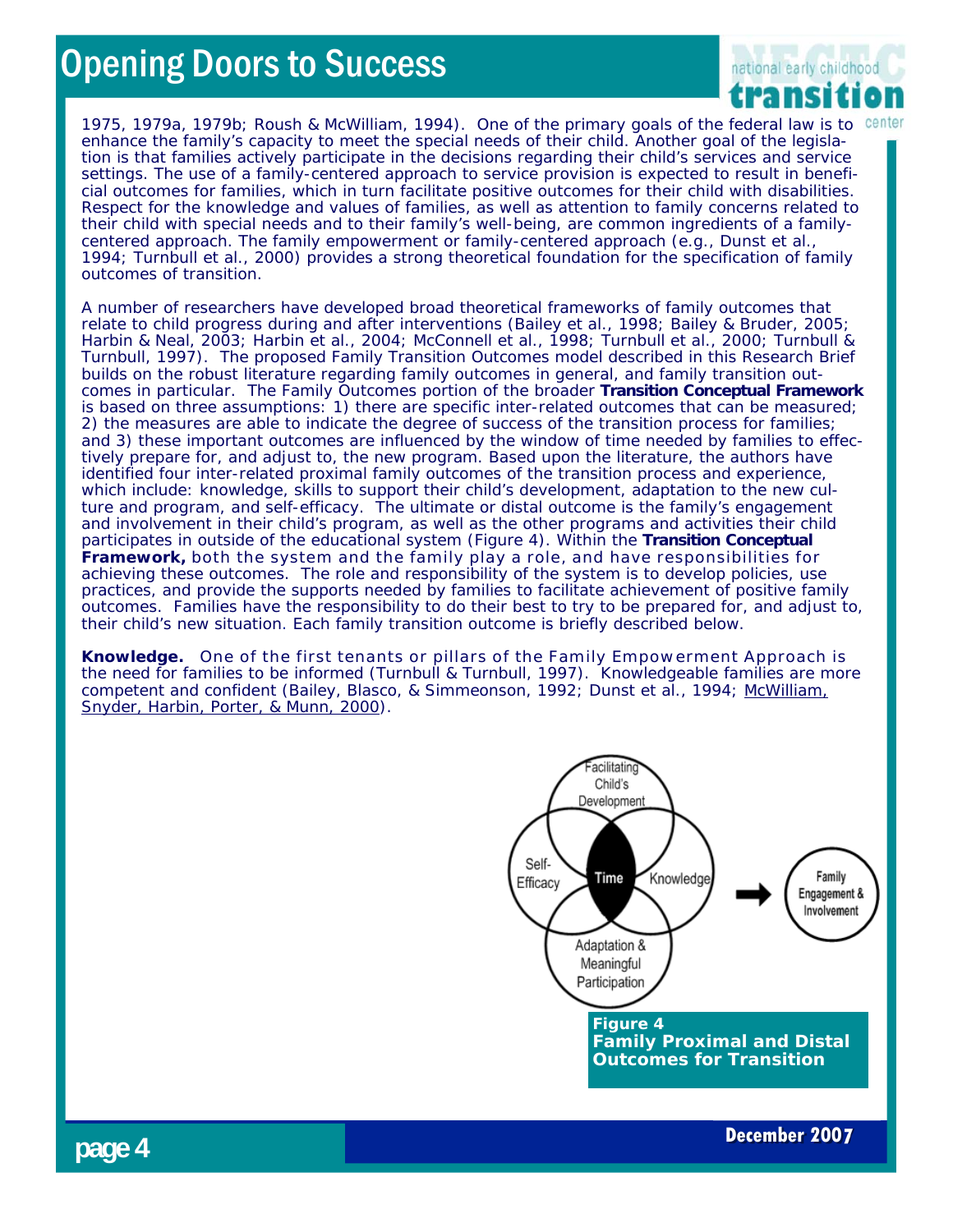

Families need to process sufficient information about their *child's* condition, characteristics, and developmental needs, as well as how their child responds to interventions and settings. Due to the multiple changes that take place when a child transitions from one setting or program to another, knowledge of what to expect is crucial (Hanson et al., 2000; Rous, Hemmeter, & Schuster, 1994; Sainato & Morrison, 2001). Knowledge of resources that can support their journey during transition (e.g., Parent-to-Parent programs, Coach) is also beneficial to families. Families who have sufficient knowledge about the transition processes and procedures, what is expected of their child, potential service options, and their legal rights are more prepared, and experience more successful transitions (Hamblin-Wilson & Thurman, 1990). Families from diverse cultural and linguistic groups often experience additional challenges in obtaining sufficient knowledge to facilitate a smooth transition for their child (Harry, 2002; Rous, Schroeder et al., 2007). Successful transitions for both the child with disabilities and his or her family require that families be *informed consumers* (McWilliam et al., 2000). Without sufficient information, it is more difficult for families to make good or informed decisions.

**Facilitating Child's Development.** Family competence is another important ingredient of the family empowerment model. Families need to have an array of skills to adequately facilitate their child's development before, during and after transitions (McConnell et al., 1998). For transitions to be successful, families must put their knowledge into action. Families need skills in order to help their child develop the competencies and behaviors needed in the new environment. In daily routines and outings, the family can help the child develop important skills such as following directions, taking turns, listening while others speak, sitting quietly in a group, and using toys appropriately. In addition, families need to have a variety of *parenting skills* in order to help their child with routine activities, prevent or successfully address challenging behaviors, and promote adequate rest and nutrition (Blanchard, Gurka, & Blackman, 2006). Other important parenting skills relate to: (a) the ability to meet their child's basic needs; (b) reading their child's cues and knowing what to do; (c) playing with their child; and (d) assessing their child's progress and response to interventions, activities and situations. Families want to be able to teach and play with their child in ways that help their child learn, as well as feel safe, secure, competent, and loved (Bailey et al., 1992; McConnell et al., 1998).

**Adaptation and Meaningful Participation.** Using knowledge in order to be actively and meaningfully involved in decisions related to services is another pillar of the empowerment approach. Parent involvement has been cited as an important factor in the successful transitions of young children in general (Pianta & Cox, 1999), children from diverse cultural and linguistic backgrounds (Schulting, Malone, & Dodge, 2005), children living in poverty (Schulting et al., 2005), and children with disabilities (Fowler et al., 1988; Hanson, 2005; Hanson et al., 2000; Rosenkoetter et al., 1994). Children are posited to be more successful when families participate as active *partners* in transition planning, are meaningfully involved in exploring options related to their child's program, truly assist in the selection of placement settings and services for their child, advocate for their child's needs, and are able to communicate with professionals regarding the amount and type of help they desire for their family and their child with disabilities (Able-Boone, Sandall, Loughry, & Frederick, 1990; Turnbull & Turnbull, 1997).

Just like their child, families go through a transition as well. When transition occurs, families also are required to *adapt to* the structure and culture of the new setting, program, or organization. Historically, this change in "the way things are done" has been a stumbling block for many families. Difficulty in appropriately and adequately adapting to the structure and culture of the new program can present challenges to the effective participation in service delivery, planning and decision-making described above (Rosenkoetter et al., 1994; Rous & Hallam, 2006). However, adaptation becomes easer when families are armed with appropriate knowledge and understanding, not only about the structure and requirements of their child's program, but also about how this new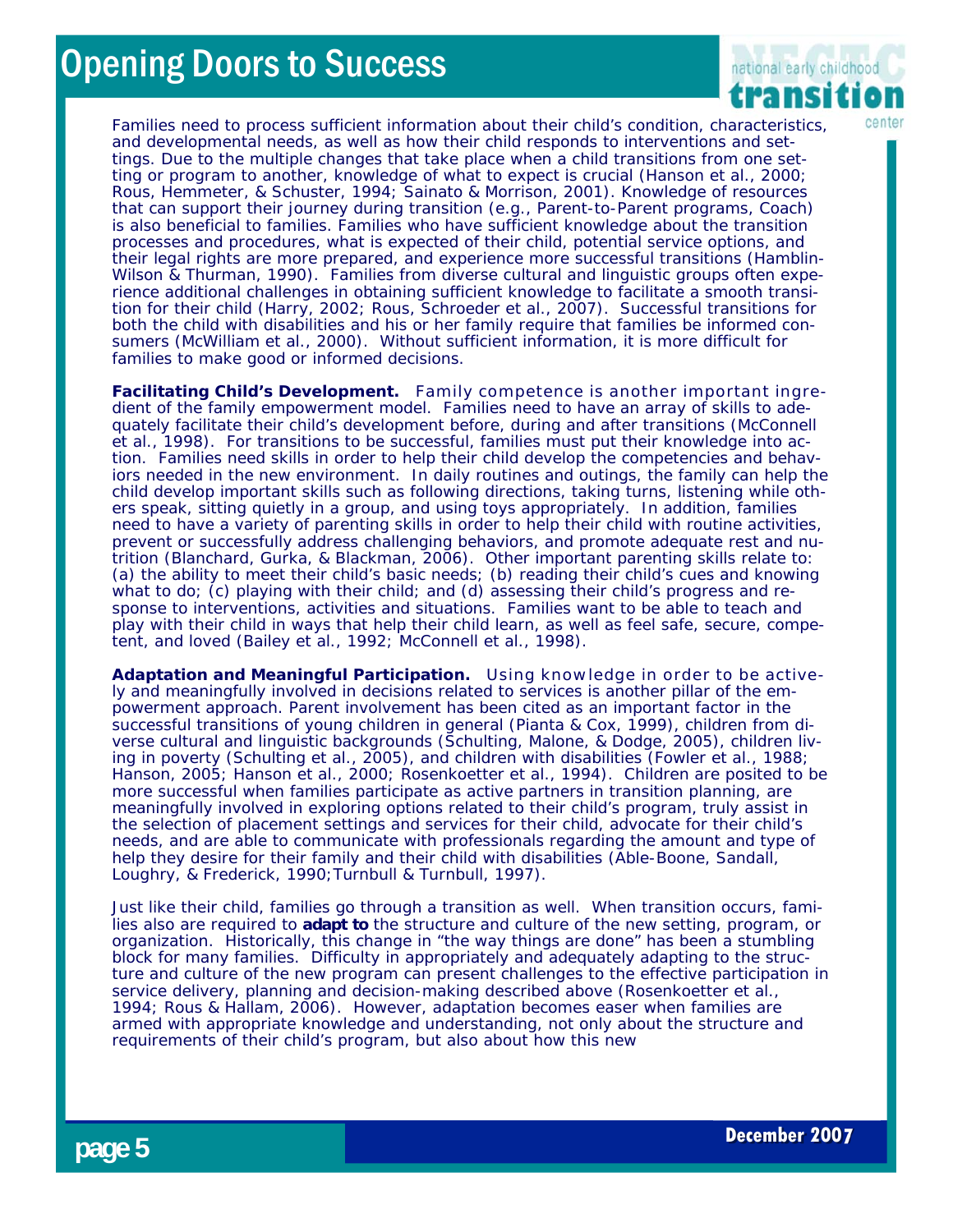

service delivery, planning, and decision-making described above (Rosenkoetter et al., 1994; Rous & Hallam, 2006). However, adaptation becomes easier when families are armed with appropriate knowledge and understanding, not only about the structure and requirements of their child's program, but also about how this new program will support their child's development and meet his or her needs. Adaptation is facilitated by the ability of the family to use effective communication skills and a productive approach to cooperative problem–solving with professionals in the new setting or program. In order for this to occur, families must have an understanding of the new program's culture.

**Self-Efficacy.** Believing in their own capabilities is the final pillar of the family empowerment model. Belief in one's own abilities "to get something done" affects one's motivation, resilience in the face of adversity, vulnerability to stress, quality of functioning, and life choices (Bandura, 1994). According to Bandura (1977), self-efficacy is the "conviction that one can successfully execute the behavior required to produce a (desired) outcome" (p.193). With regard to transitions, this means that families with high self-efficacy possess a belief in their capabilities to procure: (a) needed information, (b) skills for themselves, and (c) services for their child (Dunst, 1999; Dunst et al., 1994). Key constructs comprising self-efficacy include: self-confidence, self-esteem, mastery, locus of control, and resilience (Bandura, 1994, 1995, 1997; Rutter, 2000). Self-efficacy goes beyond feeling good about one's self. It is the *sense of being in control* and able to take effective action (Bandura, 1995, 1997). In addition, the self-efficacious person *persists* in a given task until he or she *succeeds* (Bandura, 1989; Brody, Flor, & Gibson, 1999; Des Jardin, Eisenberg, & Hodapp, 2006). There is evidence that during the transition process, families possessing higher self-efficacy became less, instead of more, needy as the transition process unfolded, because they had been adequately prepared (Dunst, Trivette, & Cornwell, 1989). Service providers of the more self-efficacious families used family-centered practices, in addition to providing social supports before and during transitions.

**Importance of Preparation Time.** Essential to the concept of successful transition outcomes for families (and in turn for their children) is that families have sufficient time to *prepare* themselves and their child for this critical experience. It takes time for families to gain the sufficient knowledge, skills, and belief in their own abilities, to support their child and make informed decisions before, during, and after transition. Originally, federal regulations required beginning the transition process at least 90 days prior to the child's exit from the program. However, based upon the results of federal monitoring initiatives, as well as the recommendations of families and professionals, the new proposed regulations encourage programs to begin as early as nine months prior to the "age 3" transition. Having increased preparation time is posited to more adequately empower and build the capacity of families to successfully navigate both the functional and emotional challenges of transitioning from one program to another for both themselves and their child.

Time continues to be an important element to facilitate the family's adjustment after the child has entered the new program. Just like their children, families need to continue adjusting to the culture, structure, and requirements of the new program. Therefore, it is important for the new or receiving program to recognize that families need time to adequately adjust. It is equally important that families receive the supports they need during this important period in order to ensure that adequate adjustment can occur.

#### **Using Family Transition Outcomes**

The delineation of specific desired family outcomes of transition can aid the field in more systematically increasing the effectiveness of transitions (Harbin et al., 2005; Rous et al., 2006). The identification of desired outcomes helps us to *move beyond* focusing solely on transition activities and paperwork. It assists us to develop, select, and use polices and practices that are directly linked to the desired outcomes. This is at the heart of the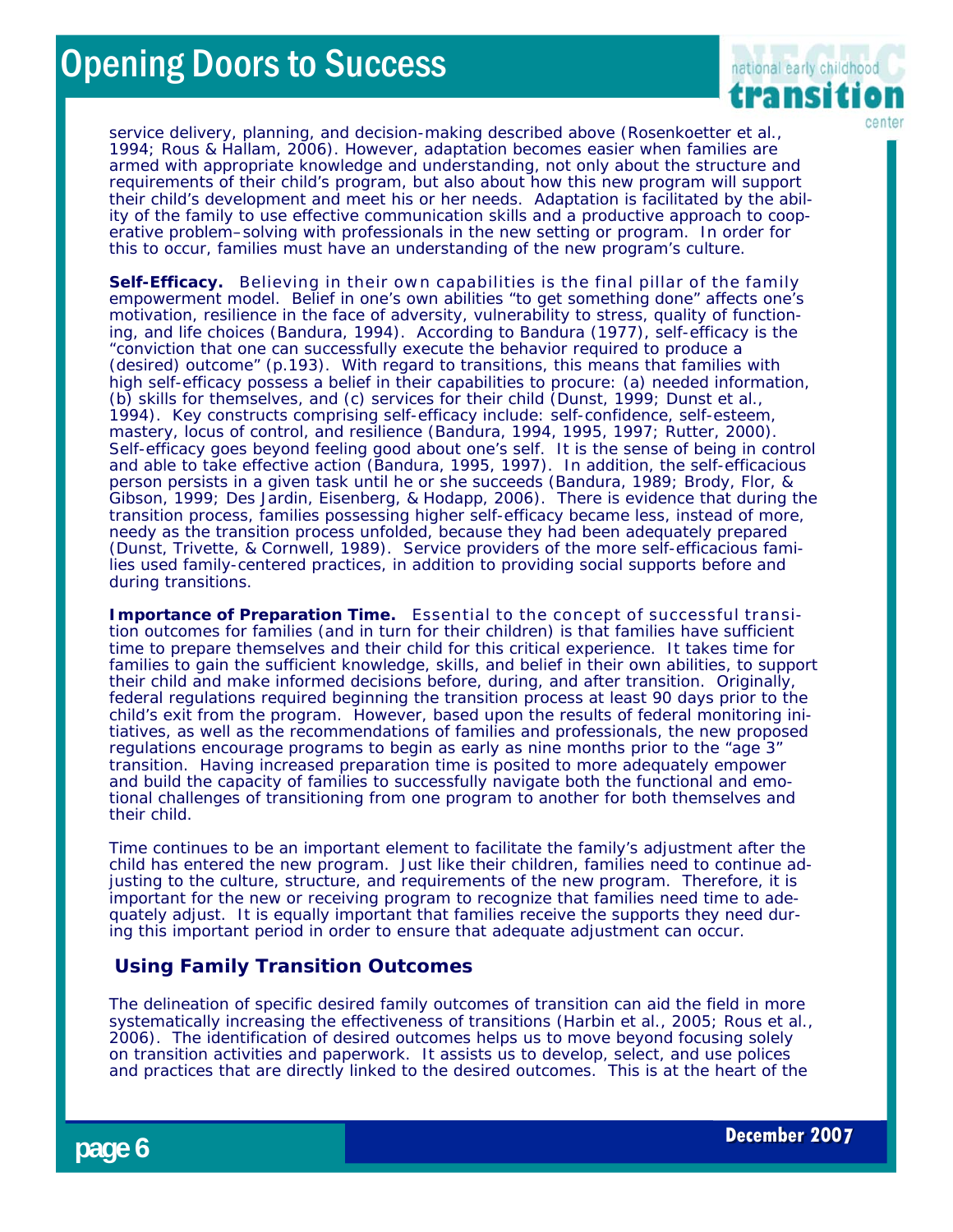

evidence-based approach to accountability (Buysse & Wesley, 2006; Harbin et al., 2005). In this way, we can begin to see how diverse families benefit from (or don't benefit from) the implementation of specific policies and practices in the context of multiple levels and types of influence (Guralnick, 1997; Knapp, 1995; Rous, Harbin, & McCormick, 2006). The proposed Family Outcomes portion of the *Transition Conceptual Framework* can be useful to individuals at all levels of service delivery.

For *policy makers,* the *Transition Conceptual Framework* identifies critical areas to use in defining and measuring success. For example, state policy makers could encourage local programs to align their transition strategies and practices with the four family outcomes identified by this model. As part of their enhanced State Performance Plan (SPP), policy makers could explore the measurement of family experiences with, and outcomes of, transitions. State policy makers could develop policies that require transition planning to begin *no later than* 9 months prior to transition. Federal and/or state policy makers could fund special programs that develop a model in which transition planning begins at program entry and is done collaboratively, over time, by individuals from both the sending and potential receiving agencies. Finally, adequate evaluation of services and outcomes (accountability activities) is costly. Therefore, federal and state policy makers should explore ways to provide financial support to state and local agencies, in order to facilitate these important, yet costly, activities.

Instead of a haphazard approach to selecting transition activities for families and hoping for the best, *providers* can use the Family Outcomes portion of the *Transition Conceptual Framework* to become more systematic and strategic. Focusing on the four outcomes moves providers beyond the mindset of mechanically implementing the legal steps in the transition process. It alerts providers that for families to be successful, families must be empowered. They must possess sufficient knowledge and skills to adequately support their child, adapt appropriately to the new program, and meaningfully participate in decisions. For this to occur, providers would provide sufficient time and provide the necessary formal and informal supports for families to believe in, and act on, their capabilities. Finally, this suggests that to ensure effective transitions in particular, and successful interventions in general, providers would be wise to measure a broader array of family outcomes than those presently required by the Office of Special Education Programs (OSEP), in the US Department of Education (Harbin et al., 2005). The *Family Benefits Inventory* (Harbin & Neal, 2003) is an example of a tool that can be used to measure family outcomes in four areas: knowledge, skills (which includes skills to facilitate their child's development and skills to participate in their child's program), well being (which includes self-efficacy), and community participation.

A critical task required of the *service coordinator* is the facilitation of transition planning. They too should go beyond the legal "mechanics" of the steps in the transition timeline and use practices that are designed to enable families to more competently, confidently, and meaningfully participate in transition planning. Successful transitions require more than "merely going through the steps" in the legally mandated process.

The National Early Childhood Transition Center is supported through a cooperative agreement, PR Award # H324V020003, through the US Department of Education, Office of Special Education Programs. However, the contents of this paper do not necessarily represent the positions or policies of the Office of Special Education or the US Department of Education, and readers should not assume endorsement by the federal government.

**page 7**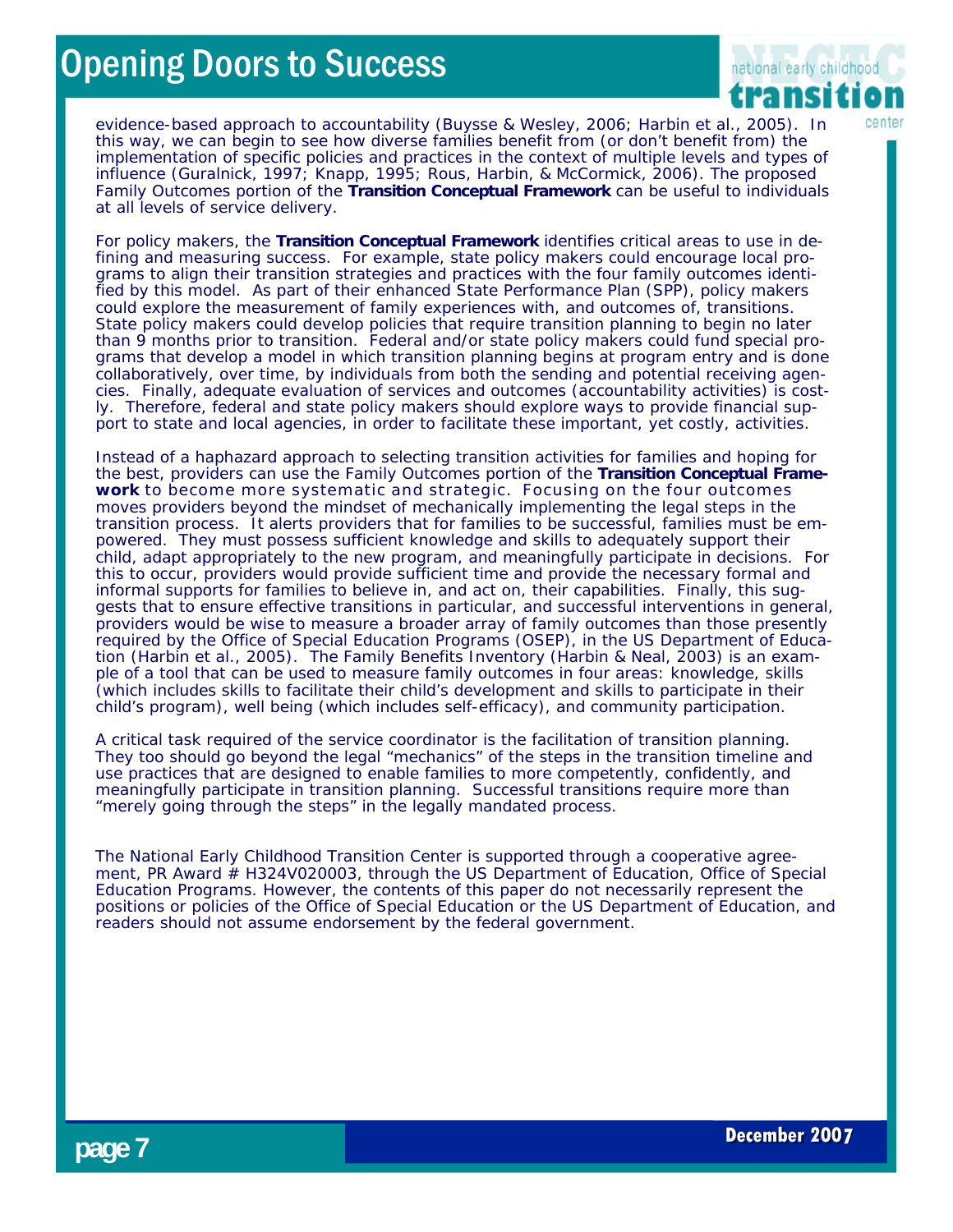

Equally important, the family outcomes model can be helpful to *families* as well. Knowledge of transition outcomes can empower families to understand the process, create expectations, and request the kind of support they need to achieve these outcomes and facilitate their child's transition. Finally, the Family Outcomes portion of the *Transition Conceptual Framework* provides a focus for *researchers,* as they design studies and interpret findings, in order to better understand the complex nature of the transition ecology, including the effects on children and families.

NECTC researchers have been using the *Transition Conceptual Framework* depicted in Figures 1— 4 to study the transition at "age 3" and the transition to "kindergarten" for children with disabilities and their families. As a result, and in collaboration with members of the National Advisory Board, NECTC researchers recognized the need to integrate the separate figures into a single more cohesive figure or picture of the factors influencing the process and outcomes of transition. Consequently, Figure 5 was constructed and includes the key organizational factors or elements in the transition process at the **local level** (i.e., the interagency service system, the policies of the sending and receiving programs, and the practices used by providers of the sending and receiving programs). In addition, Figure 5 indicates that these organizational or system factors influence: 1) the preparation of children and families for smooth transitions (immediate outcomes), 2) the adjustment of children and families to the new environment (short term outcomes), and 3) subsequent engagement and involvement of the family in the child's program and the child's ultimate success in school (long-term outcomes).

This *Transition Conceptual Framework* posits that both the sending and receiving programs have a role to play in facilitating both the preparation and adjustment of children and families. Figure 5 also depicts that the organizational factors as well as the child and family outcomes are embedded in, and influenced by, the broader community service system, climate and context (indicated by the shaded area). The findings from the NECTC studies and current use of the framework (Figure 5) by other researchers will address the validity and utility of not only the broader conceptual framework, but both the child and family outcome models as well. Ultimately, a sound conceptual framework of transition that includes a scholarly, yet

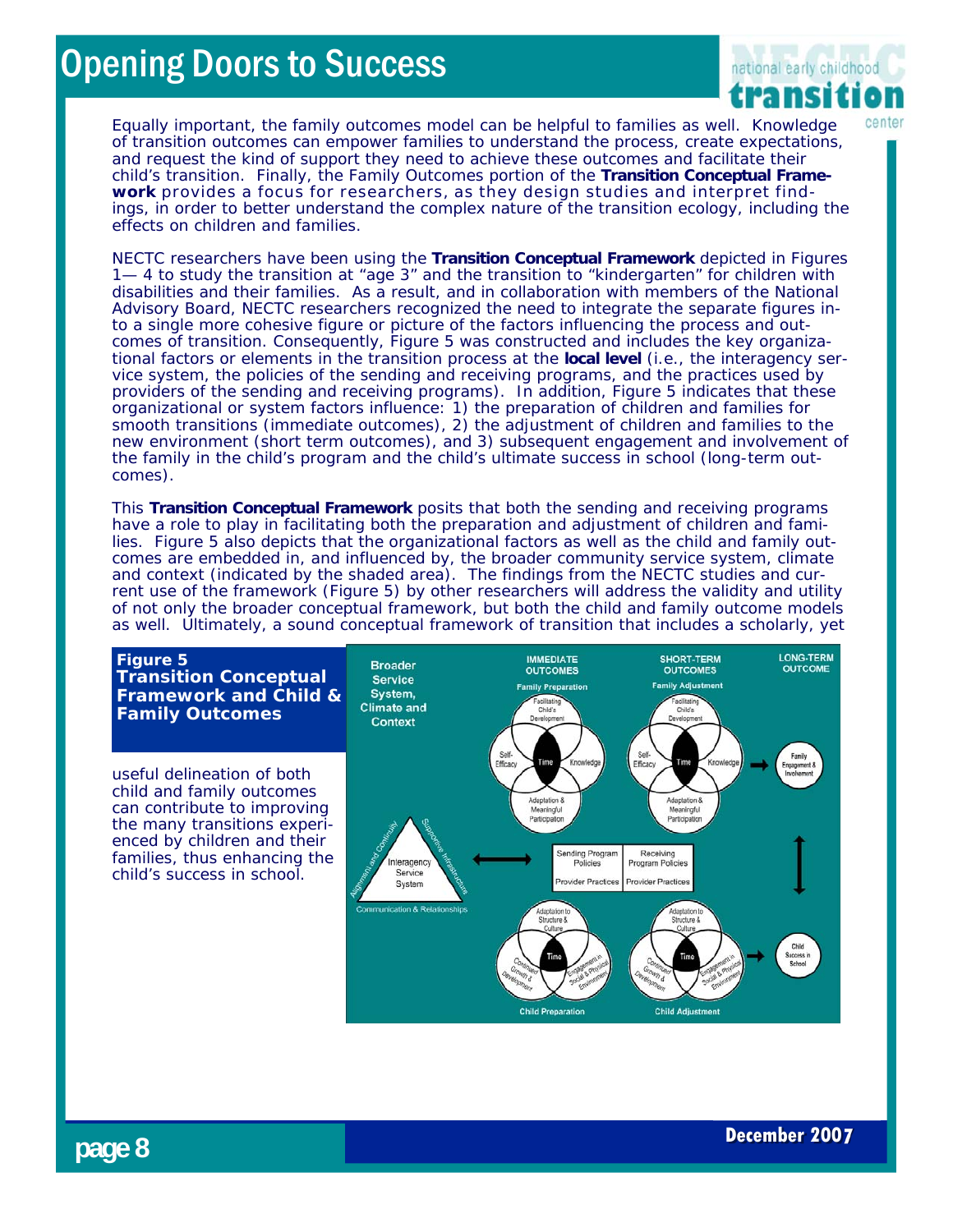

#### **Acknowledgements**

As we have presented aspects of the *Transition Conceptual Framework*,the authors have profited from the various reactions to the framework made by a diverse array of audience participants. In addition, a group of people provided *substantial* contributions which helped to guide and shape the concepts included in this Research Brief. We are truly grateful to the wisdom and insights of the following people: Christian Dogaru, Grace Kelly, Jim Lesko, Sharon Rosenkoetter, Pam Roush, and Vanessa Winborne.

#### **References**

Able-Boone, H., Sandall, S., Loughry, A., & Frederick, L. (1990). An informed, family-centered approach to Public Law 99-457: Parental views. *Topics in Early Childhood Special Education*, 10, 100-111.

Bailey, D. B., Blasco, P. M., & Simmeonson, R. J. (1992). Needs expressed by mothers and fathers of young children with disabilities. *American Journal of Mental Retardation, 97*(1), 1-10.

Bailey, D., & Bruder, M.B. (2005, January). *Family outcomes of early intervention and early childhood special education: Issues and considerations*. Menlo Park, CA: Early Childhood Outcomes Center*.* 

Bailey, D.B., Bruder, M.B., Hebbeler, K., Carta, J., Defosset, M., et al. (2006). Recommended outcomes for families of young children with disabilities. *Journal of Early Intervention*, 28 (4), 227-251.

Bailey, D.B., McWilliam, R.A., Darker, L.A., Hebbeler, K., Simmeonson, R.J., Spiker, D., & Wagner, M. (1989). Family outcomes in early intervention: A framework for program evaluation in efficacy research. *Exceptional Children, 64,* 313-328.

Bandura, A. (1989). Exercise of control through self-belief: A citation-classic commentary on self-efficacy: Toward a unifying of behavioral change. *Social & Behavioral Sciences,* (20), 14-15.

Bandura, A. (1994). Self-efficacy. In V.S. Ramachaudran (Ed.), *Encyclopedia of human behavior* (Vol.4, pp.71 -81). New York: Academic Press.

Bandura, A. (1995). *Self-efficacy in changing societies*. Cambridge, UK: Cambridge University Press.

Bandura, A. (1997). *Self-efficacy: The exercise of control*. New York: Freeman.

Blanchard, L. T., Gurka, M. J., & Blackman, J. A. (2006). Emotional, developmental, and behavioral health of American children and their families: A report from the 2003 National Survey of Children's Health. *Pediatrics, 117*, 1202-1212.

Brody, G. H., Flor, D. L., & Gibson, N. M. (1999). Linking maternal efficacy beliefs, developmental goals, parenting practices, and child competence in rural single-parent African American families. *Child Development*, 70, 1197-1208.

Bronfenbrenner, U. (1975). Is early intervention effective? In E.L. Struening & M. Guttentag (Eds.), *Handbook of evaluation research* (Vol.2, pp. 519-603). Newbury Park: Sage.

Bronfenbrenner, U. (1979a). *The ecology of human development: Experiments by nature and design.* Cambridge, MA: Harvard University Press.

Bronfenbrenner, U. (1979b). Beyond the deficit model in child and family policy. *Teachers College Record, 81 (1),* 95-104.

Bronfenbrenner, U. (1986). Ecology of the family as a context for human development: Research perspectives. *Developmental Psychology, 22(6),* 723-742.

Bronfenbrenner, U., & Evans, G. (2000). Developmental science in the 21<sup>st</sup> century: Emerging questions, theoretical models, research designs and empirical findings. *Social Development, 9,* 115-125.

Bronfenbrenner, U., & Morris, P. A. (1998). The ecology of developmental processes. In W. Damon & R. M. Lerner (Eds.), *Handbook of child psychology: Theoretical models of human development* (5<sup>th</sup> ed., Vol.1, pp.993-1029). New York: Wiley & Sons.

Buysse, V., & Wesley, P. W. (2006). Evidence-based practice: How did it emerge and what does it really mean for the early childhood field? In V. Buysse & P. W. Wesley (Eds.), *Evidence-based practice in the early childhood field* (pp 1-34). Washington, D. C.: ZERO TO THREE Press.

Des Jardin, J., Eisenberg, L., & Hodapp, R. (2006). Sound Beginnings: Supporting families of young deaf children with cochlear implants. *Infants and Young Children*, 19(3), 179-189.

Dunst, C.J., Trivette, C.M., & Cornwell, J. (1989). Family needs, and self-efficacy during a child's social support transition to school. *Early Education and Development,* Vol.1, No.1, 7-18

Dunst, C., Trivette, C., & Deal, A. (1994). Aims and principles of family support programs. In C. Dunst, (Ed.), *Supporting and strengthening families: Methods, strategies and practices* (pp.30-48). Cambridge: Brookline.

Dunst, C. J. (1999) Placing parent education in conceptual and empirical context. *Topics in Early Childhood Special Education,* 19(3),141-147.

Entwisle, D.R., & Alexander, K.L. (1998). Facilitating the transition to first grade: The nature of transition and

Bandura, A. (1977). Self-efficacy: Toward a unifying theory of behavioral change. *Psychological Review, 84*, 191-215.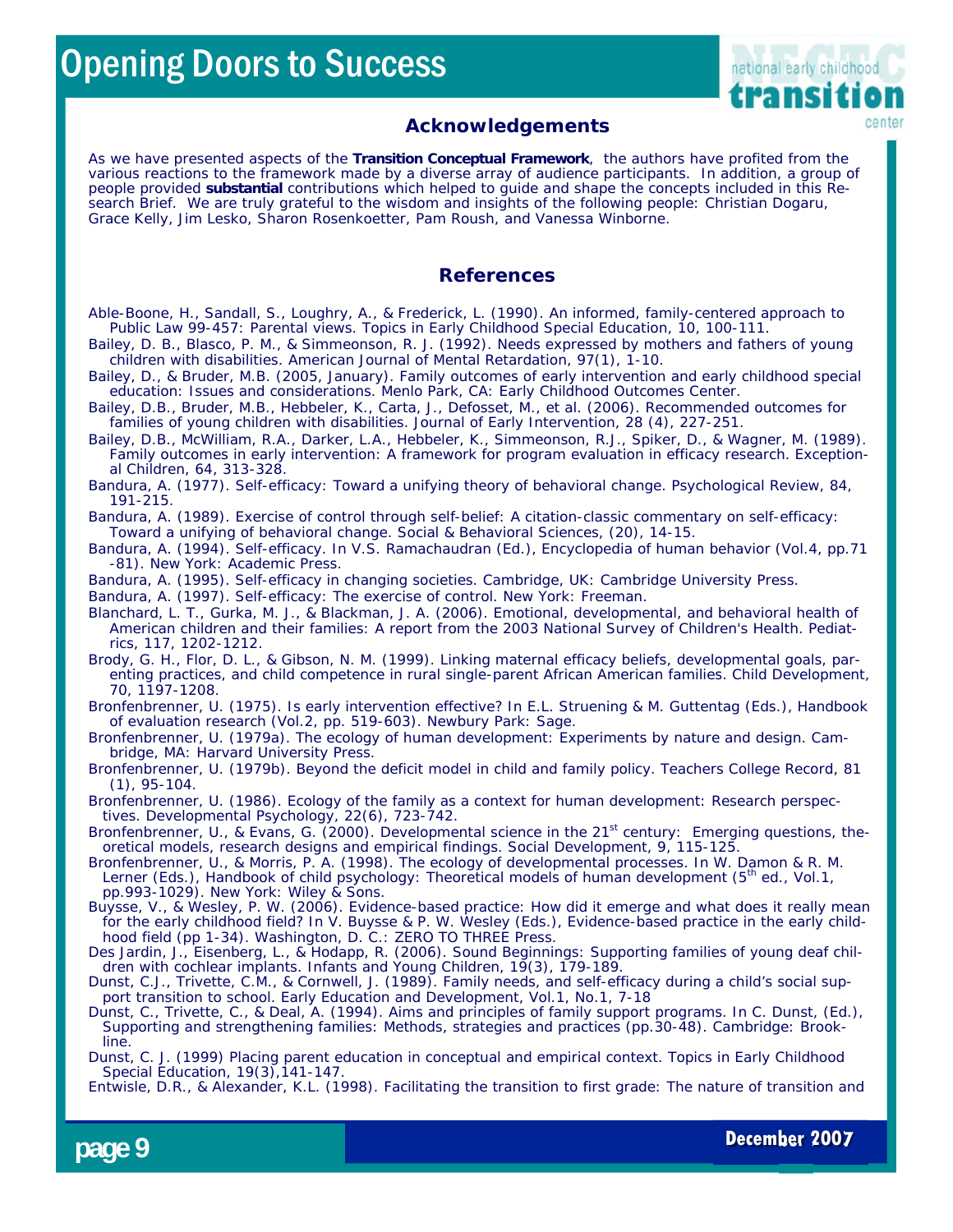

research on factors affecting it. *Elementary School Journal, 98(4),*351-364.

Fowler, S., Chandler, L., Johnson, T., & Stella, E.(1988). Individualizing family involvement in school transitions: Gathering information and choosing the next program. *Journal of the Division for Early Childhood*, 12(3), 208-216.

Gamel-McCormick, M., & Rous, B. (2000). *Delaware: Transition study report.* Newark, DE: University of Delaware.

Guralnick, M. J. (1997). Second generation research in the field of early intervention. In M.J. Guralnick (Ed.), *The effectiveness of early intervention* (pp. 3-20). Baltimore: Brookes.

Hamblin-Wilson, C., & Thurman, S.K. (1990). The transition form early intervention to kindergarten: Parental satisfaction and involvement. *Journal of Early Intervention,* 14, 56-61.

Hanline, M.F. (1988). Making the transition to preschool: Identification of parent needs. *Journal of the Division for Early Childhood, 12(2),* 98-107.

Hanson, M.J. (2005). Ensuring effective transitions in early intervention. In M. Guralnick (Ed.), *The developmental systems approach to early intervention* (pp. 373-398). Baltimore: Brookes.

Hanson, M.J., Beckman, P., Horn, E., Marquart, J., Sandall, S., Greig, D., et al. (2000). Entering preschool: Family and professional experiences in this transition process*. Journal of Early Intervention*, 23(4), 279-93.

Harbin, G. L., McWilliam, R. A., & Gallagher, J. J. (2000). Services for young children with disabilities and their families. In J.P. Shonkoff & S.J. Meisels, (Eds.), *Handbook of early childhood interventions* (2nd ed., pp.387-415). New York, NY: Cambridge University Press.

Harbin, G. L., & Neal, P. (2003). *Family benefits inventory*. Chapel Hill, NC: FPG Child Development Institute, The University of North Carolina at Chapel Hill.

Harbin, G., Pelosi, J., Kameny, R., McWilliam, Kitsul, Y., Fox. E., et al. (2004). *Identifying and predicting successful outcomes of coordinated service delivery*. Chapel Hill, NC: FPG Child Development Institute, The University of North Carolina at Chapel Hill.

Harbin, G. L., Rous, B., & McLean, M. (2005). Issues in designing in-state accountability systems. *Journal of Early Intervention*, 27(3),137-164.

Harry, B. (2002). Trends and issues in serving culturally diverse families of children with disabilities. *Journal of Special Education*, 36(3),131-138.

Hebbeler, K. (2005). Aligning outcomes across multiple systems, attribution, and the fear factor: Complexities of designing accountability systems. *Journal of Early Intervention*, 27(3),165-166.

Johnson, L., Gallagher, R., Cook, M., & Wong, P. (1995). Critical skills for kindergarten: Perceptions from kindergarten teachers. *Journal of Early Intervention, 19(4),* 315-327.

Katims, D.S., & Pierce, P.L. (1995). Literacy-rich environments and the transition of young children with special needs. *Topics in Early Childhood Special Education, 15(2),* 219-234.

Knapp, M. S. (1995). How shall we study comprehensive, collaborative services for children and families? *Educational Researcher*, 24(4), 5-16.

Kochanek, T. T., Costa, C., McGinn, J., & Cummins, C. (1997). *Maternal satisfaction with infant/ toddler and preschool services*. Chapel Hill, NC: Early Childhood Research Institute on Service Utilization, Frank Porter Graham Child Development Center, University of North Carolina at Chapel Hill.

Lambert, L., Collay, M., Dietz, M., Kent, K., & Richert, A. E. (1997). *Who will save our schools: Teachers as constructivist leaders*. Thousand Oaks, CA: Corwin Press.

Lesko, J. (2005). Where the rubber meets the road: Reaction to Harbin, Rous, and McLean. *Journal of Early Intervention,* 27(3),170-172.

McConnell, S., McEvoy, M., Carta, J., Greenswood, C.R., Kaminski, R., Good, R.H., et al. (1998). *Family outcomes in a growth and developmental model (Technical Report no.1).* Minneapolis, MN: Early Childhood Research Institute on Measuring Growth and Development, University of Minnesota.

McWilliam R., & Bailey, D. (1995). Effects of classroom social structure and disability on engagement. *Topics in Early Childhood Special education,* 15(2),123-148.

McWilliam, R., Snyder, P., Harbin, G., Porter, P., & Munn, D. (2000). Professionals' and families perception of family-centered practices in infant-toddler services. *Early Education and Development,* 11(4), 519-538.

Pianta, R., & Cox, M. (1999). The changing nature of the transition to school: Trends for the next decade. In R.C. Pianta & M.J. Cox, (Eds.), *The transition to kindergarten* (pp.363-379). Baltimore: **Brookes** 

Pianta, R. C., Rimm-Kaufman, S. E., & Cox, M. J. (1999). Introduction: An ecological approach to kindergarten transition. In R. C. Pianta & M. J. Cox (Eds.), *The transition to kindergarten.* Baltimore: Brookes.

Ramey, S.L., & Ramey T. (1998). The transition to school: Opportunities and challenges for children, families, educators, and communities. *Elementary School Journal, 98(4),* 293-295.

Ramey, C. T., & Ramey, S. L. (1999). Beginning school for children at risk. In R. C. Pianta & M. J. Cox (Eds.), *The transition to kindergarten.* Baltimore: Brookes.

Rice, M.L., & O'Brien, M. (1990). Transitions: Times of change and accommodation. *Topics in Early Childhood Special Education, 9(4),* 1-14.

Roberts, R. (2005). Delivering on the promise of early intervention: Accountability as the keystone.



**December 2007**